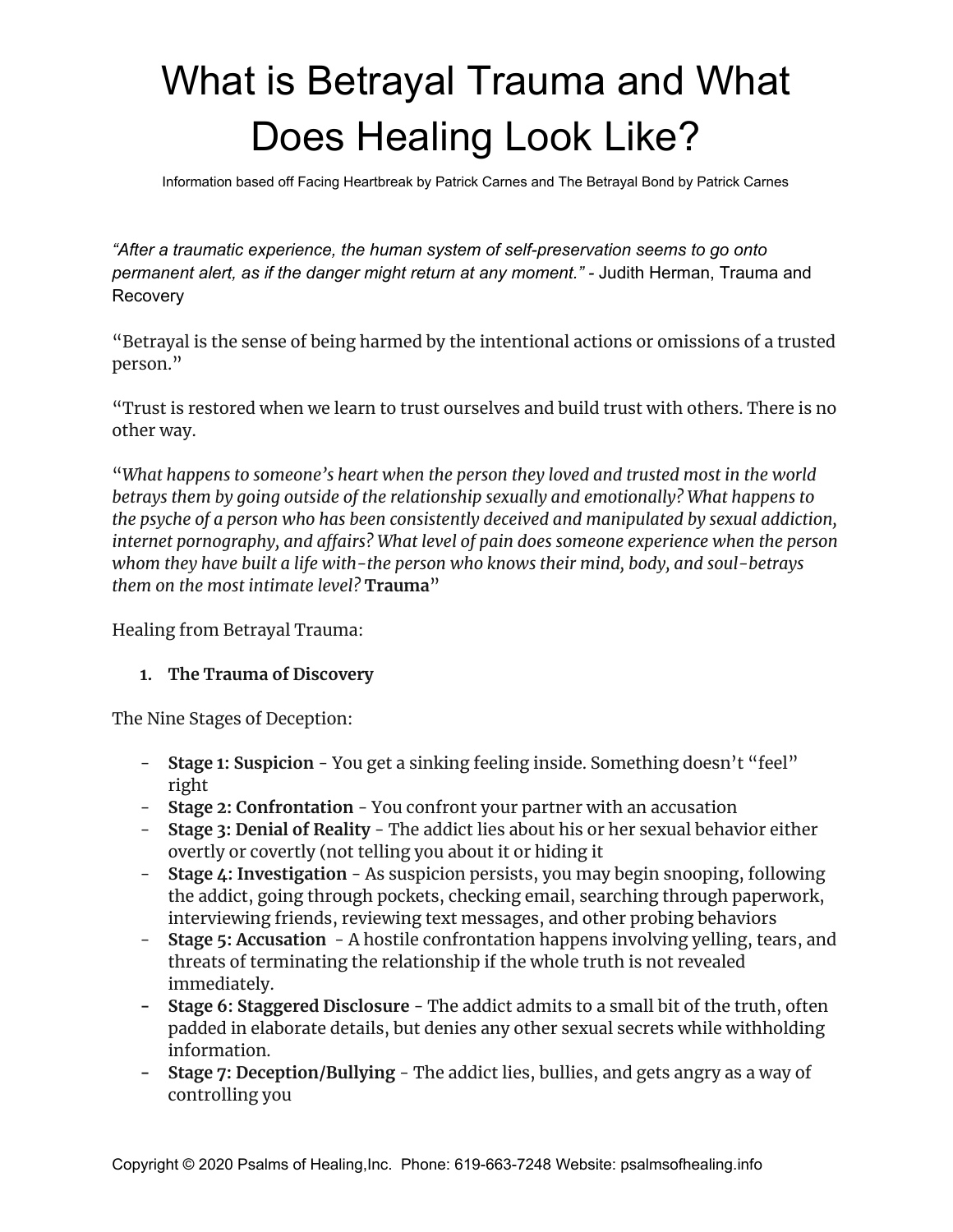- **- Stage 8: Ultimatum/Bargaining** The addict or the partner strikes a bargain through ultimatums for the addict to change once and for all
- **- Stage 9: Promises** The addict makes false promises to stop the dance and the addictive behavior

*Staggered Disclosure:* Staggered disclosure, although with good intent (the addict thinks it will be better received, and less hurtful, in small bits over time), is incredibly damaging to the partner. It destroys the trust that they have in themselves, their gut and intuition, and makes them feel crazy. It is also extremely damaging to the spouses trust of their addicted partner since every time the partner discloses they usually say "but that is all that happened," "It only happened once," "that was the only time," "I promise that that is everything." Or something similar.

# **2. Manage the Crisis**

Set Goals for Yourself:

- Locate a therapist who specializes in treating partners of sex addicts, as well as EMDR (eye movement desensitization and reprocessing).
- Observe the addict's behavior to see if they are taking their recovery seriously. Are they concerned and taking action? Or are they denying and minimizing their behavior? Discuss this with your therapist
- Get sound legal advice from a trusted source
- Cope with the traum you've experienced by building a network of social support
- Educate yourself about the disease of sex addiction from reliable sources
- Find Support Groups, SANON and COSA meetings, of other women dealing with similar issues, and learn about their strategies of coping
- If you are planning on staying in a relationship with the addict, locate a Recovering Couples Anonymous meeting
- Create a list of Non-negotiable Boundaries

# Boundaries:

# **Non-negotiable boundaries**

Examples of non-negotiable boundaries:

- *- Sever ties with the affair partner*
- *- Enter a recovery process and follow all of a therapist's treatment recommendations*
- *- Permanently remove pornography from your home*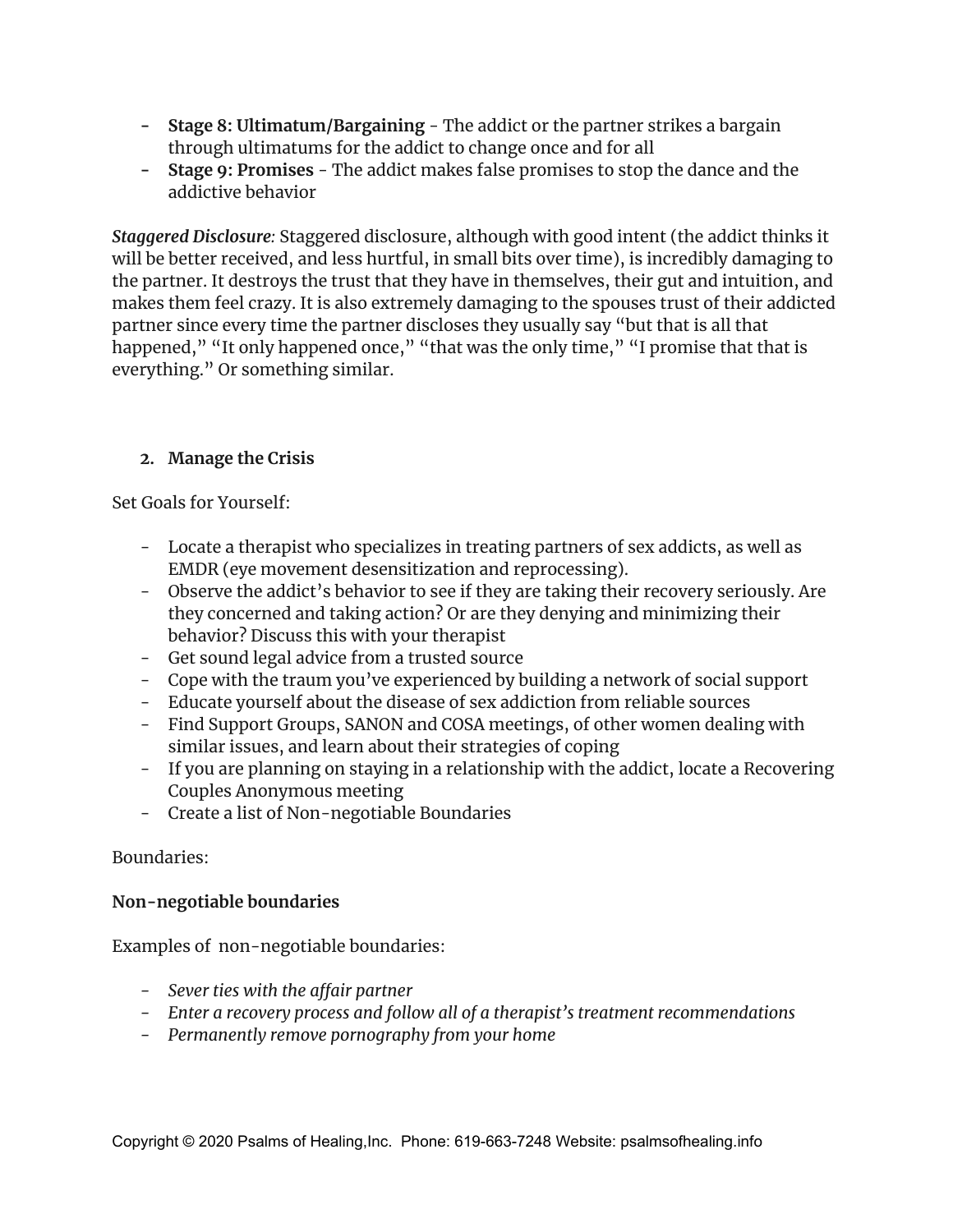What happens if the Boundaries are crossed?

Examples:

- *- The addict inform you about the relapse within seventy-two hours after it occurs*
- *- You will refrain from having sex with the addict for a specificed period of time after relapse*
- *- Move out for a period of time with a safe friend or family member after relapse to take time and evaluate your options.*

## **Emotional boundaries**

Examples of emotional boundaries:

- *- When you feel triggered to act out sexually, I want you to discuss this with your accountability partner and your group rather than with me*
- *- If you remember a sexual behavior that you participated in and have not yet disclosed it to me, I would like this to be done in the presence of a therapist*
- *- If you are making a change in your treatment plan, I will need to be informed of the change so I understand why the recommendation was made.*
- *- I am requesting that you watch the kids on tuesday and thursday nights so that I can attend my support groups*

# **Physical and sexual boundaries**

Examples of physical and sexual boundaries:

- *- I will not change clothes or shower in front of the addict*
- *- I will sleep in a separate bed*
- *- I will have no sex or no unprotected sex*
- *- I will be the one to solicit physical affection*
- *- I will require that my partner have a test for STDS now and again in six months-and show me the results*

# **Boundaries with other people, places and things**

Examples for boundaries with other people, places and things:

- *- I want to be involved in deciding what information about your addiction is shared with our children, and I want to be present when that information is shared.*
- *- I want to replace our bedding since you were unfaithful in our bed*
- *- I want new pornography filtration software installed on all computers in our home with me holding the password*
- *- I will no longer attend the church we went to as a family since one of your acting-out partners still goes there*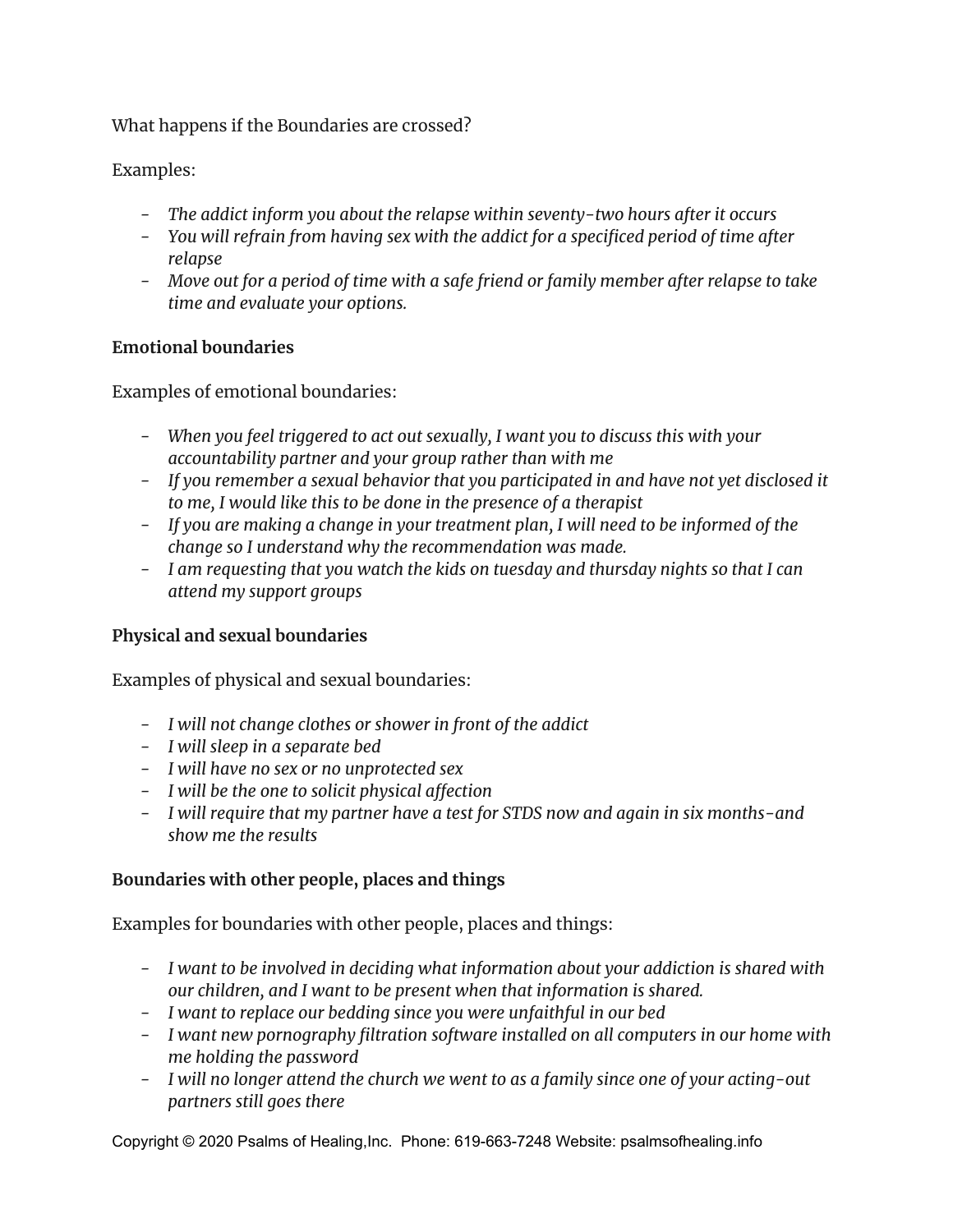- *- I want you to make arrangements to fire your administrative assistant because you acted out sexually with her*
- *- I expect that you will begin looking for a new job immediately since you've had sex with people at your company*

Decide Who You Will Tell:

- Identify the people in your life that you trust
- Find a Support Group and/or Twelve Step Program where you can share and be vulnerable (COSA, CODA, S-ANON)
- Agree together on who you will tell and how you will tell them

## **3. How to Deal with the Emotional Aftershock**

### Common Emotions:

Shock - Disbelief Pain - Sadness, loss, grief, heartbreak, betrayal Anger - Rage, hatred, desire for revenge, mistrust Shame - Worthlessness, Embarrassment, Insecurity Confusion - Deception, Used, Self-doubt Numbness - Avoidance, Denial, Checked out, dissociation Hope - Relief once the truth is known, possibility of positive change through recovery

## **Steps to Take in Order to Overcome Shock**

- Identify the Crazy Making Deceptions and Lies
- Document Your Discovery Story
- Process Your Pain
- Write a Letter to Sex Addiction

## **What is Anger and is it Bad?**

Anger is a natural response to having our boundaries crossed, being manipulated, and being betrayed and is a protection mechanism. It allows us to take action, to realize that what has happened is unacceptable and that change MUST follow.

*Distinguish Anger from Other Emotions:*

**Anger** - an emotional state that can range in intensity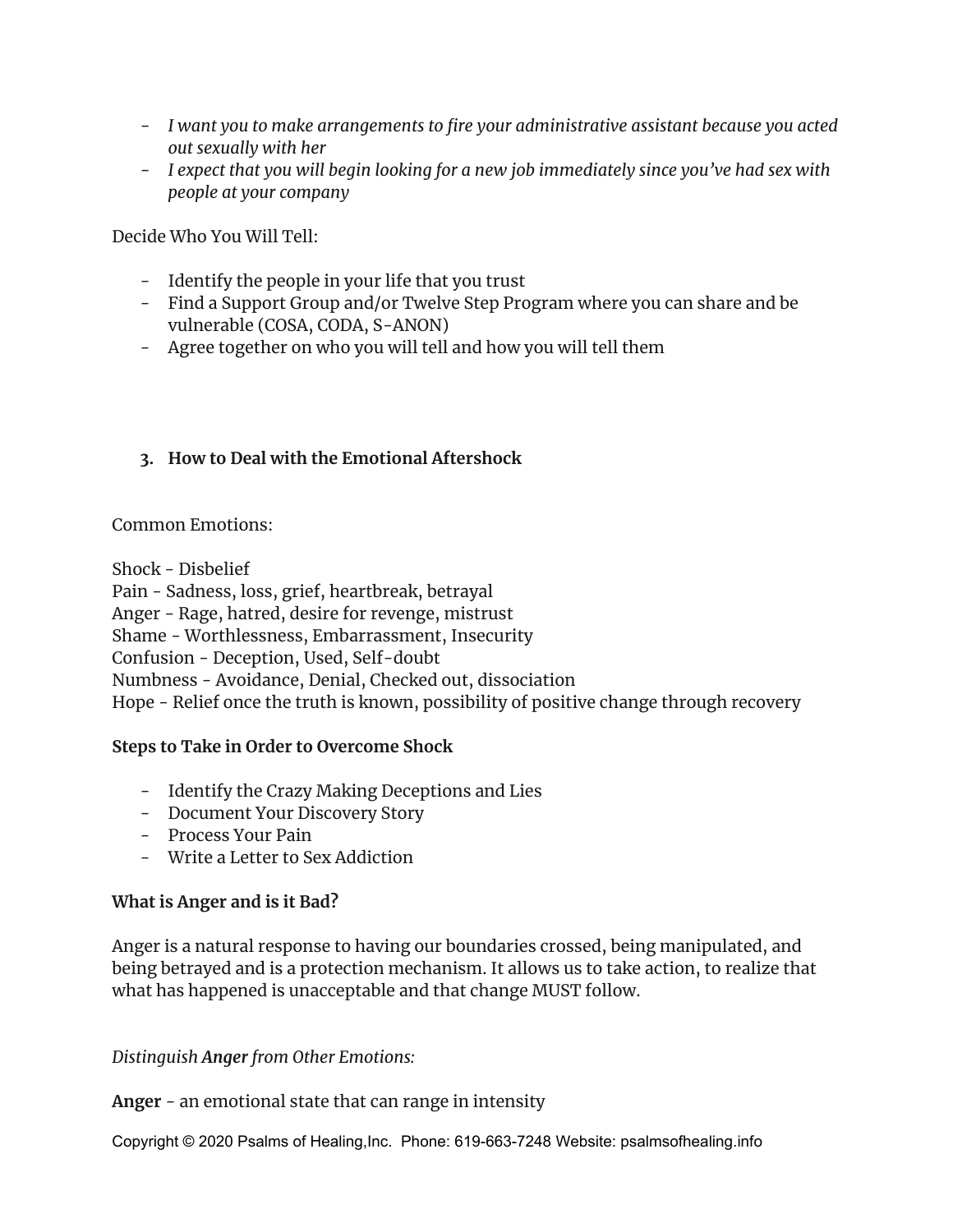**Aggression** - a behavior that is intended to cause harm

**Hostility** - an attitude or judgement that motivates aggressive behaviors

**Rage** - the strongest form of anger that is physical, threatening and includes possible lack of control. *Fear and shame are often the roots of rage.*

**Resentment** - a process in which anger is stored. The belief that we have been injured by others

**Hatred** - the end product of unresolved resentment. Frozen anger.

## Release Shame:

*Shame is the fear of disconnection. The fear that if someone knew who we really were, they* would reject us or would not want to be around us. (Shame is at the core of addiction, along *with feeling unworthy, unlovable, and defective)*

# Shame is the

Separate Shame from Guilt

- Guilt the belief that you **did** something bad
- Shame the belief that you **are** bad because you made a mistake

Four Elements of Shame:

- How we react physically Our bodies become hypervigilant, anxious, constantly scanning the environment for threats, ever alert to further shaming events
- Our thought process Reciting every event, chapter, and verse of our failings. Preoccupation with wishing we could go back and do it differently. **Fundamental belief that we are defective**
- How we react emotionally We want to withdraw, hide, isolate, become invisible and are afraid of connection
- How we behave Avoiding eye contact, walk with our head down, speak softly, feel frozen, or try to do too much.

# **4. The Nature of Sex Addiction**

Definition: "Addiction is a primary, chronic disease of brain reward, motivation, memory and related circuitry. Dysfunction in these circuits leads to characteristic biological, psychological, social and spiritual manifestations. This is reflected in an individual pathologically pursuing reward and/or relief by substance use and other behaviors."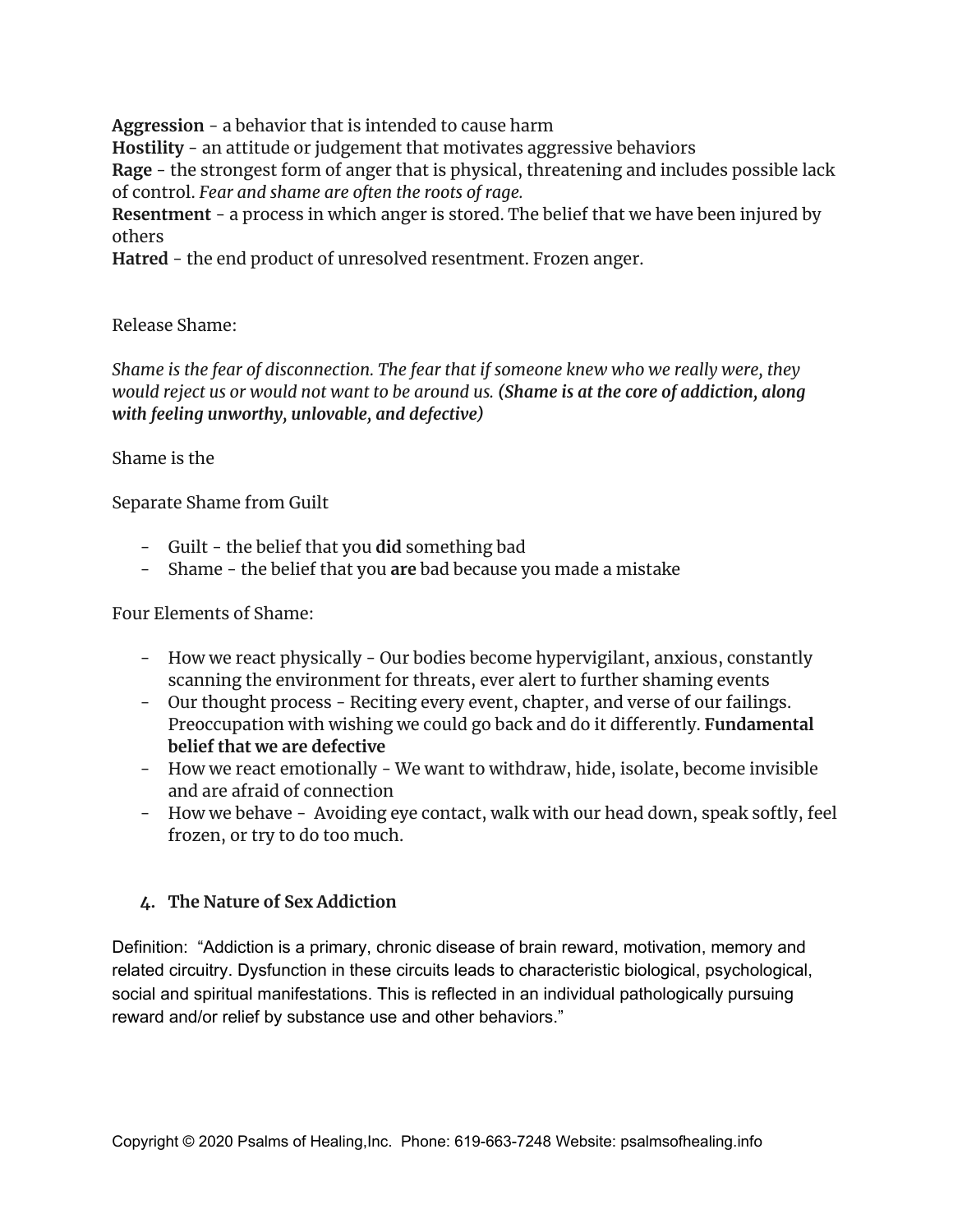# **If mental health is a commitment to reality, addiction is the complete opposite. Addiction is when someone will do anything and everything it takes to number, ignore, and block out reality.**

"Addiction is an *intimacy disorder.* Because we have been taught that we cannot trust people we learn to trust in alcohol, sex, substances, and fantasies because they always do what they promise. Addicts engage in these processes and acts due to the mood-altering chemicals that are released in the brain that make us feel better. Addiction becomes the solution to loneliness, pain, and shame."

## **Key Features of any addiction:**

**Impaired control** - Efforts to reduce addictive behavior repeatedly fail. **Compulsive use despite harmful consequences** - The addictive behavior persists even though it damages the addict's relationships, employment status, or health, or even when it leads to legal problems **Craving** - Addicts feel a powerful desire to engage in the addictive behavior. **Denial** - The addict refuses to admit the devastating consequences of the compulsive

# **Addiction Cycle:**

behavior.

Preoccupation - obsessing about the solution (addictive behavior) Ritualization - behaviors that separate us further from reality so that we can't say no to the solution (addictive behavior)

Acting Out - engaging in the solution (addictive behavior) and experiencing relief Despair - reality sets in and shame comes to the forefront. The addict promises themselves to never do it again.

# **The reasons for sobriety are as follows:**

- Cooling off period (damage control)
- Allows for the addict to learn how to handle emotions without the sexual crutch
- Repressed childhood memories start to emerge
- Stimulates healthy sexual interest
- Provides an important context for defining what sobriety is, what relapse is and what healthy sex is
- Allows the partner to feel safe, work through their trauma, and evaluate their boundaries

# **5. How to Communicate Your Feelings**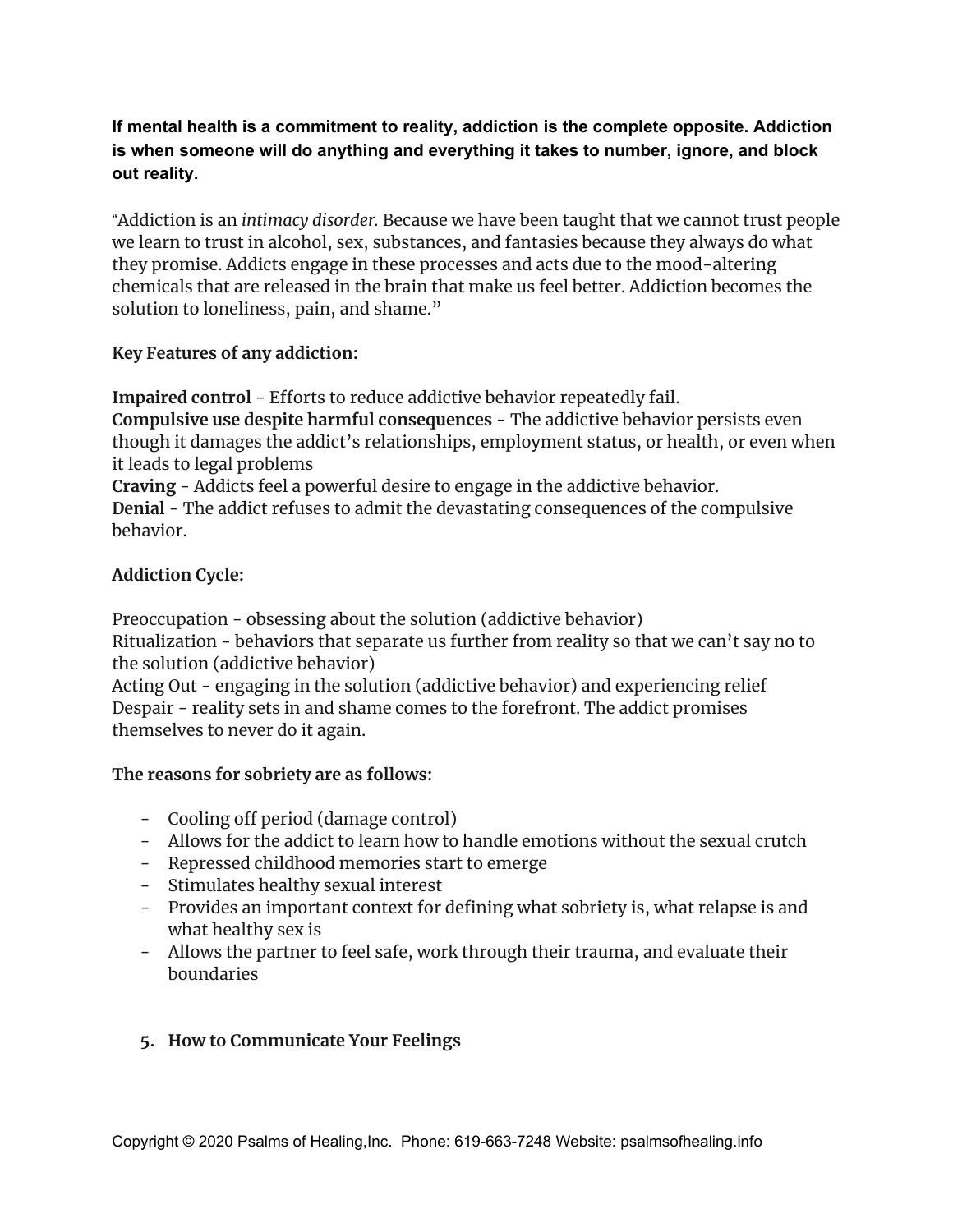Often as children we are not taught how to put words to our feelings, what feelings are, or even that our feelings are okay. Quite often we are taught to buck up, suck it up, and deal with it. We are told to stop being dramatic, stop crying, etc.

A crucial part of healing is developing self-awareness so that we can recognize what our feelings and boundaries are. This is critical for creating boundaries, maintaining boundaries and developing self-trust and self-love.

How can you trust yourself if you do not know yourself? How can you love yourself if you do not know yourself? How can you create a list of what your boundaries and values are if you do not know yourself?

## **Developing self-awareness**

- Use mindfulness techniques daily
- Journal daily
- Use the Intimate Conversation Guide and Emotions Table to talk with you friends, spouse, children and support group
- Start finding hobbies that you enjoy. Explore your interests and start getting to know yourself again. Think of it as Dating yourself.

Recognize negative scripts from childhood

- What were our family's unspoken rules?

What is Your Communication style?

- **Passive** hiding or disguising true thoughts and feelings (I am not worth loving. My feelings will get me in trouble)
- **Aggressive** intimidating or overwhelming others by interrupting, accusing, yelling, and being verbally abusive (low self-esteem, feelings of powerlessness)
- **- Passive aggressive -** appear to be serene but underneath is resentment, indirect, undermining.
- **- Assertive -** allows open and truthful communication of feelings, thoughts and desires

# **Using "I" Statements and Avoiding using the word "You"**

# *Three Communication Roles:*

**Victim** - Continually feels victimized, has unrealistic expectations, despair and vulnerability and chronic disappointment as a result. This person feels "less than" the Victimizer and everyone else.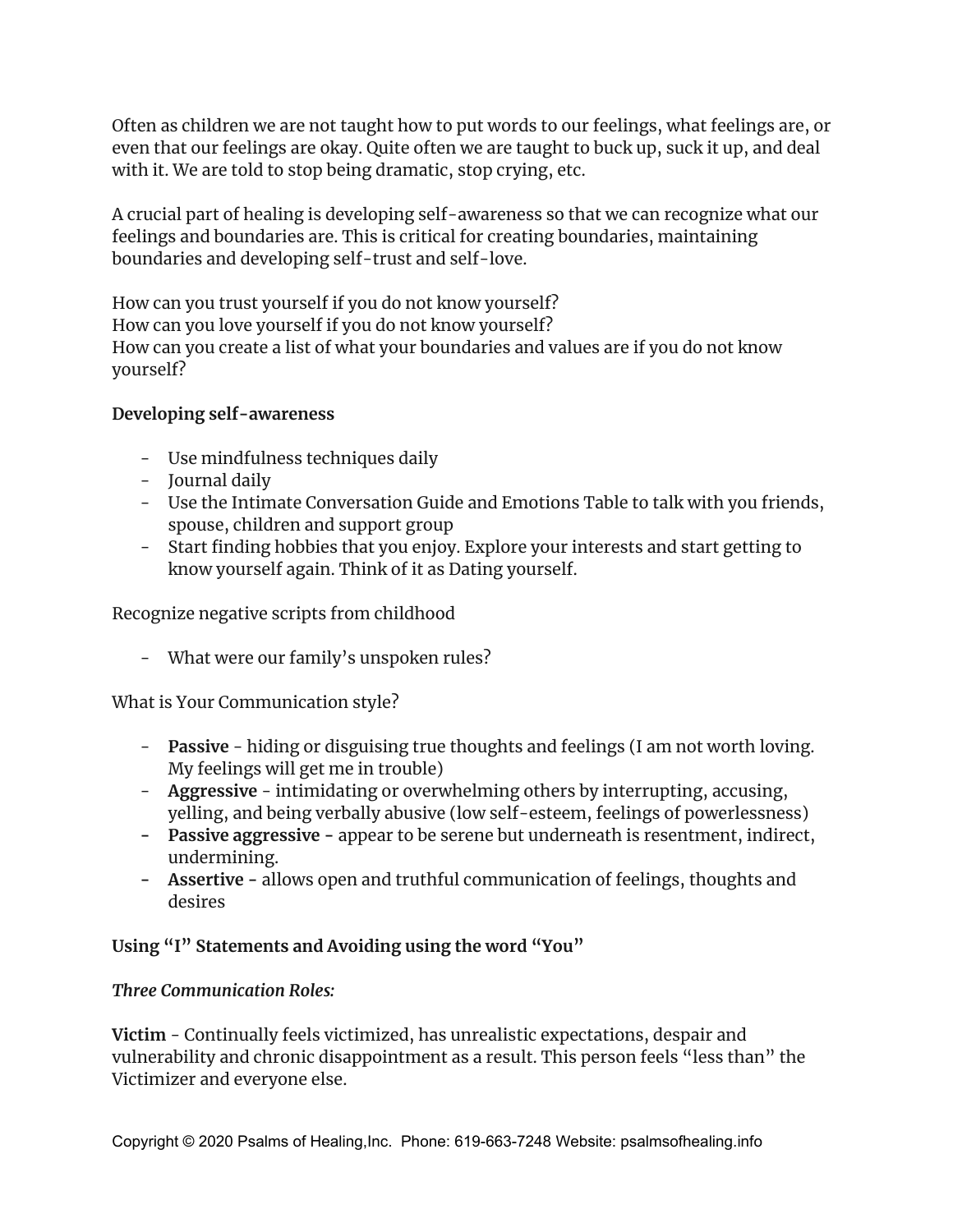**Victimizer** - Acts out in order to get revenge and offends others so there's not an opportunity to feel his or her own discomfort. People who communicate in an aggressive way are often victimizers. This person feels "better than" the victim.

**Rescuer** - Natural care taker, keeps secrets, is very non-confrontational, and is an enabler of addictive behaviors. People who communicate in a passive-aggressive way are often rescuers. This person feels superior to both the persecutor and the victim.

Prepare for a **Full Therapeutic Disclosure** with your therapist and your spouse's therapist

- **Disclosure** (addict shares their history of acting out starting from childhood till present)
- **Impact Letter** (partner shares the impact the spouses addiction, behaviors, lies, manipulation, gaslighting, have had on them mentally, emotionally, physically, sexually, spiritually, etc. Shares the boundaries that are going to be required of the addict in order to continue in the relationship and gaining back trust)
- **Restitution Letter** (Addict responds to the Impact Letter validating the spouse's feelings, experience, pain, and agrees to the boundaries and to pursuing the relationship and doing anything and everything the spouse needs to gain back trust)
- **- Polygraph test**

# **6. Make Empowered Choices**

Common dynamics in Addicted Relationships:

# **Parenting the Addict**

- Being the responsible one
- Advising the addict to change his or her behavior
- Exhibiting disrespect for the addict
- Taking care of the addict
- Overfunctioning in the relationship
- Partner is "one up" and the addict is "one down"
- May include controlling behaviors
- May include raging and/or blaming behaviors

## **Codependency**

- Snooping
- Controlling behaviors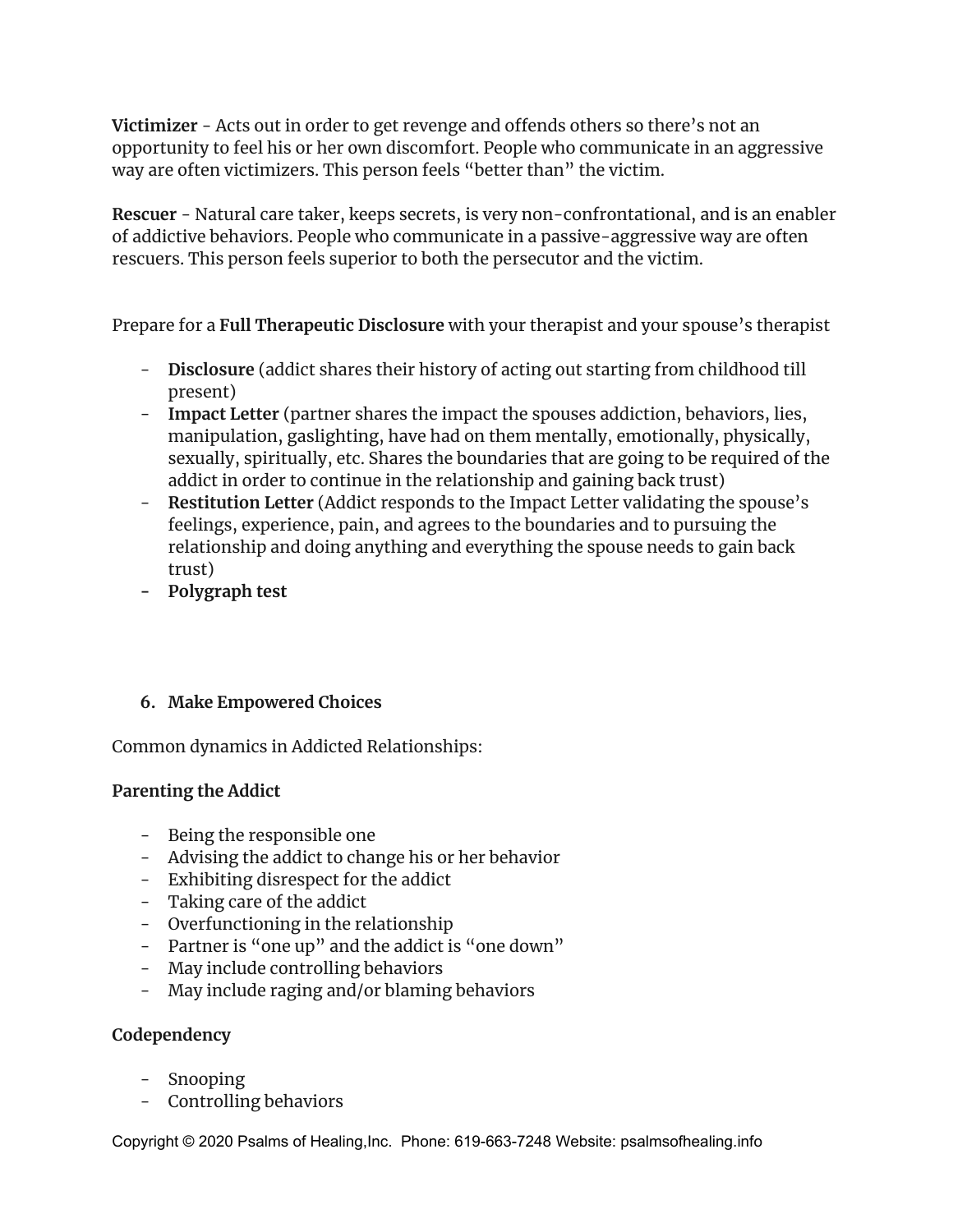- Blaming him or herself for the addiction
- Covering up for the addict
- Accommodating/tolerating the addict's behaviors
- Ruminating about the addict
- Anger, blame and/or rage

## **Trauma Bonding**

- Addict's behavior is abusive and traumatic for partner
- Partner believes or tolerates addict's lies and manipulation
- Partner stays in a relationship that s/he knows is abusive
- Partner tolerates exploitation
- Partner may be repeating patterns from past relationships

### **Overcompensating**

- Partners find themselves overcompensating for addicts who are out of control with their behaviors
- Partner is the responsible one
- Partner handles more than their share of responsibility
- Partner has difficulty challenging the addict to take initiative or responsibility
- Partner is stretched too thin
- Partner begins to withdraw from the relationship
- May include lack of self-care
- May include anger, rage, and/or blame

## **Examine Your Family of Origin**

For a lot of us, we come from dysfunctional families that distorted our view of what love or healthy relationships are.

- Not having a healthy model of attaching to others in our early family of origin,
- Having blurred or nonexistent boundaries,
- Having a past that involved abuse, neglect or fear,
- Being required to take on an adult role when we were children

How have you contributed to the unhealthy dynamic in your relationship? What are the scripts or beliefs from your childhood that contributed to the dysfunction?

## **Forgive Yourself and the Addict**

Forgiveness is NOT forgetting what happened, excusing behaviors, tolerating further betrayals, allowing escape from consequences, or guaranteeing that you will be reconciled. Forgiveness IS releasing the addict from having to make you feel better. Forgiveness IS taking responsibility for your part and committing to healing yourself.